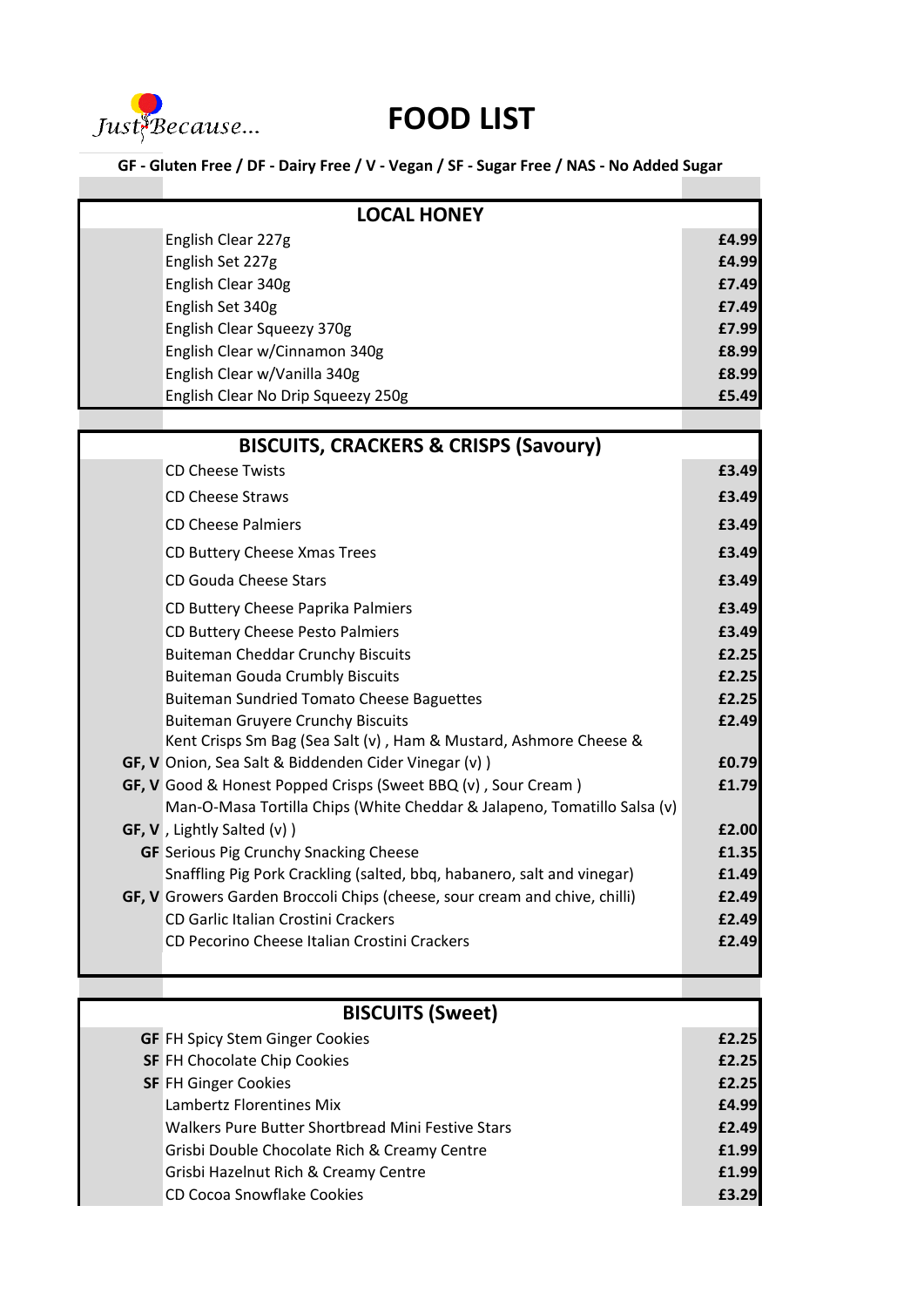| <b>CD Classic Cinnamon Stars</b>                             | £3.99 |
|--------------------------------------------------------------|-------|
| <b>CD Traditional Cinnamon Straws</b>                        | £3.99 |
| Bahlsen Akora Lebkuchen Hearts                               | £1.75 |
| Border Golden Oat Crumbles                                   | £1.50 |
| Border Light & Buttery Viennese Whirls                       | £1.99 |
| Border Seriously Spicy Old Fashioned Ginger Crunch           | £1.50 |
| Duncan's of Deeside Scotish Shortbread                       | £2.25 |
| Duncan's of Deeside Chocolate Chip Scotish Shortbread        | £2.25 |
| Elizabeth Shaw Dark Chocolate & Raspberry Biscuits           | £2.99 |
| Elizabeth Shaw Milk Chocolate & Salted Caramel Biscuits      | £2.99 |
| Elizabeth Shaw Milk Chocolatet Coconut and Hazelnut Biscuits | £2.99 |
|                                                              |       |
| <b>GARLIC FARM</b>                                           |       |
| GF Apple Fig and Garlic Chutney                              | £4.50 |
| GF Vampire's Revenge Relish Hot Tomato Salsa                 | £4.25 |
| <b>GF</b> GF Celebration Chutney                             | £4.25 |
| GF Garlic Mayo with Chilli                                   | £3.99 |
| <b>GF</b> GF Toasted Garlic Mayo                             | £3.99 |
| <b>GF</b> GF Coronation Sauce                                | £3.99 |
| GF, V GF Peach and Mango Chutney                             | £4.50 |
| GF, V GF Horseradish Mustard                                 | £3.95 |
| GF, V GF Vampire's Revenge Hot Plum Chutney                  | £4.25 |
| GF, V GF A Wight Little Pickle                               | £4.25 |
| GF, V GF Pear and Date Chutney                               | £4.25 |
| GF, V GF Antipasti Olives Stuffed with Garlic                | £4.99 |
| GF, V GF Garlic Jam with Red Chilli                          | £3.99 |
| <b>GF, V</b> GF Hot Garlic Pickle                            | £4.25 |
| GF, V GF Onion Marmalade with Garlic                         | £4.25 |
| <b>TRACKLEMENTS</b>                                          |       |
| V T British Beer Mustard                                     | £2.35 |
| <b>GF</b> T Fresh Chilli Jam                                 | £3.60 |
| GF, V T Spitfire Chilli Mustard                              | £2.05 |
| GF, V T Strong English Mustard                               | £2.35 |
| <b>GF</b> T Dill Mustard Sauce                               | £2.65 |
| <b>GF, V</b> T Hot Wholegrain Mustard                        | £2.35 |
| <b>GF</b> T Strong Horseradish Cream                         | £2.60 |
| GF, V T Sticky Fig Relish                                    | £3.95 |

**GF, V** T Lively Lemon Pickle **E3.60 GF** T Cranberry Port & Orange Sauce **£3.10 GF, V** T Beetroot & Horseradish Relish **E3.35 GF, V** T Green Tomato Chutney **E3.90 GF, V** T Cucumber and Sweet Pepper Relish **E3.35 GF, V** T Apricot & Ginger Chutney **E3.55 GF** T Hot Chilli Sauce **£3.80 GF** T Apple and Cider Brandy Sauce **£3.00 GF** T Zingy Rosemary Jelly **£2.95 GF** T Fresh Mint Jelly **£2.90 GF** T Apple and Sage Jelly **E3.10**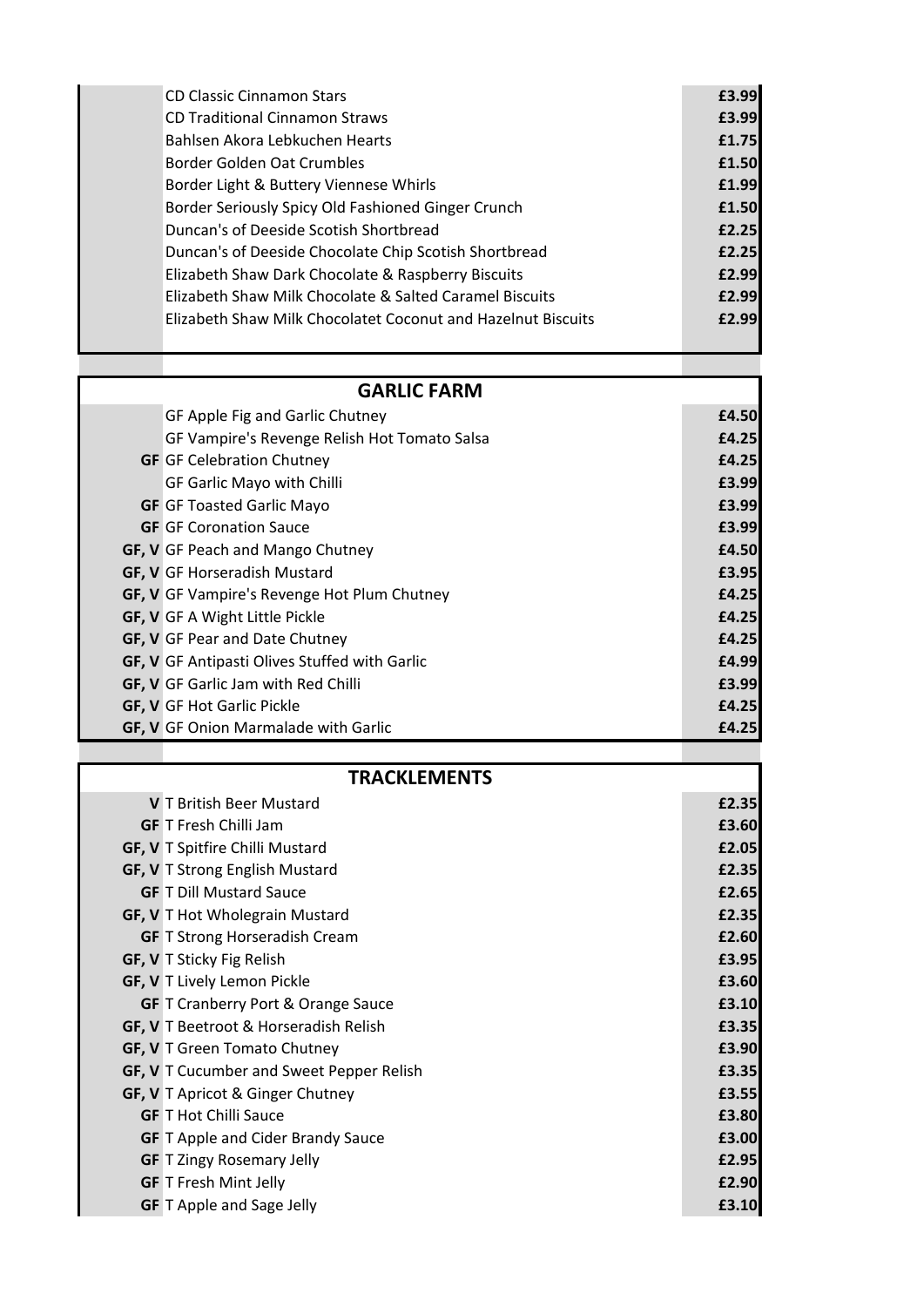| <b>CHUTNEYS, SAUCES and CONDIMENTS</b>                           |       |
|------------------------------------------------------------------|-------|
| CD Fruity Christmas Pickle                                       | £3.99 |
| <b>GF</b> CD Christmas Apple Cider Chutney                       | £3.99 |
| <b>GF</b> CD Tangy Apple and Balsamic Chutney                    | £3.29 |
| <b>GF</b> CD Sweet Apple Chutney                                 | £3.49 |
| <b>GF</b> CD Spicy Piri Piri Chutney                             | £3.29 |
| GF, V CD Caramalised Red Onion Chutney                           | £3.29 |
| GF, V CD Poppadom Mango Chutney                                  | £3.99 |
| CD Real Ale Yorkshire Chutney                                    | £3.29 |
| <b>GF</b> CD Tomato Ginger and Garlic Chutney                    | £3.29 |
| GF, V Kuhne Traditional German Mustard (Beer Mug)                | £1.75 |
| GF, V Mrs Darlington's Cranberry Sauce with Port                 | £2.99 |
| <b>GF</b> Mrs Darlington's Spicy Sweetcorn Relish                | £3.49 |
| <b>GF</b> Mrs Darlington's Sweet Chilli Relish                   | £3.49 |
| GF, V Sarah Darlington's Pickled Baby Onions in Balsamic Vinegar | £3.49 |
| Mrs Darlington's Marvelous Mincemeat with Brandy                 | £3.99 |
| <b>GF</b> Condiment Co Tartare Sauce                             | £2.99 |
| <b>GF, V</b> Free From Worcester Sauce                           | £2.79 |
| <b>GF</b> Marie Rose Sauce                                       | £2.99 |
| Mrs Darlington's Fruity Brown Sauce                              | £2.49 |
| Mrs Darlington's Beetroot Ketchup                                | £2.49 |
| Mrs Darlington's Tangy Tomato Ketchup                            | £2.49 |
| GF, V Inspired Vegan Coconut, Lime and Chilli Vegan Mayonaise    | £3.49 |
| V T British Beer Mustard                                         | £2.35 |
| <b>GF</b> T Fresh Chilli Jam                                     | £3.60 |
| GF, V T Spitfire Chilli Mustard                                  | £2.05 |
| GF, V T Strong English Mustard                                   | £2.35 |
| <b>GF</b> T Dill Mustard Sauce                                   | £2.65 |
| GF, V T Hot Wholegrain Mustard                                   | £2.35 |
| <b>GF</b> T Strong Horseradish Cream                             | £2.60 |
| <b>GF, V</b> T Sticky Fig Relish                                 | £3.95 |
| GF, V T Lively Lemon Pickle                                      | £3.60 |
| <b>GF</b> T Cranberry Port & Orange Sauce                        | £3.10 |
| GF, V T Beetroot & Horseradish Relish                            | £3.35 |
| GF, V T Green Tomato Chutney                                     | £3.90 |
| GF, V T Cucumber and Sweet Pepper Relish                         | £3.35 |
| GF, V T Apricot & Ginger Chutney                                 | £3.55 |
| <b>GF T Hot Chilli Sauce</b>                                     | £3.80 |
| <b>GF</b> T Apple and Cider Brandy Sauce                         | £3.00 |
| <b>GF</b> T Zingy Rosemary Jelly                                 | £2.95 |
| <b>GF</b> T Fresh Mint Jelly                                     | £2.90 |
| <b>GF</b> T Apple and Sage Jelly                                 | £3.10 |
| GF, V GF Peach and Mango Chutney                                 | £4.50 |
| GF, V GF Horseradish Mustard                                     | £3.95 |
| GF Apple Fig and Garlic Chutney                                  | £4.50 |
| GF Vampire's Revenge Relish Hot Tomato Salsa                     | £4.25 |
| <b>GF</b> GF Celebration Chutney                                 | £4.25 |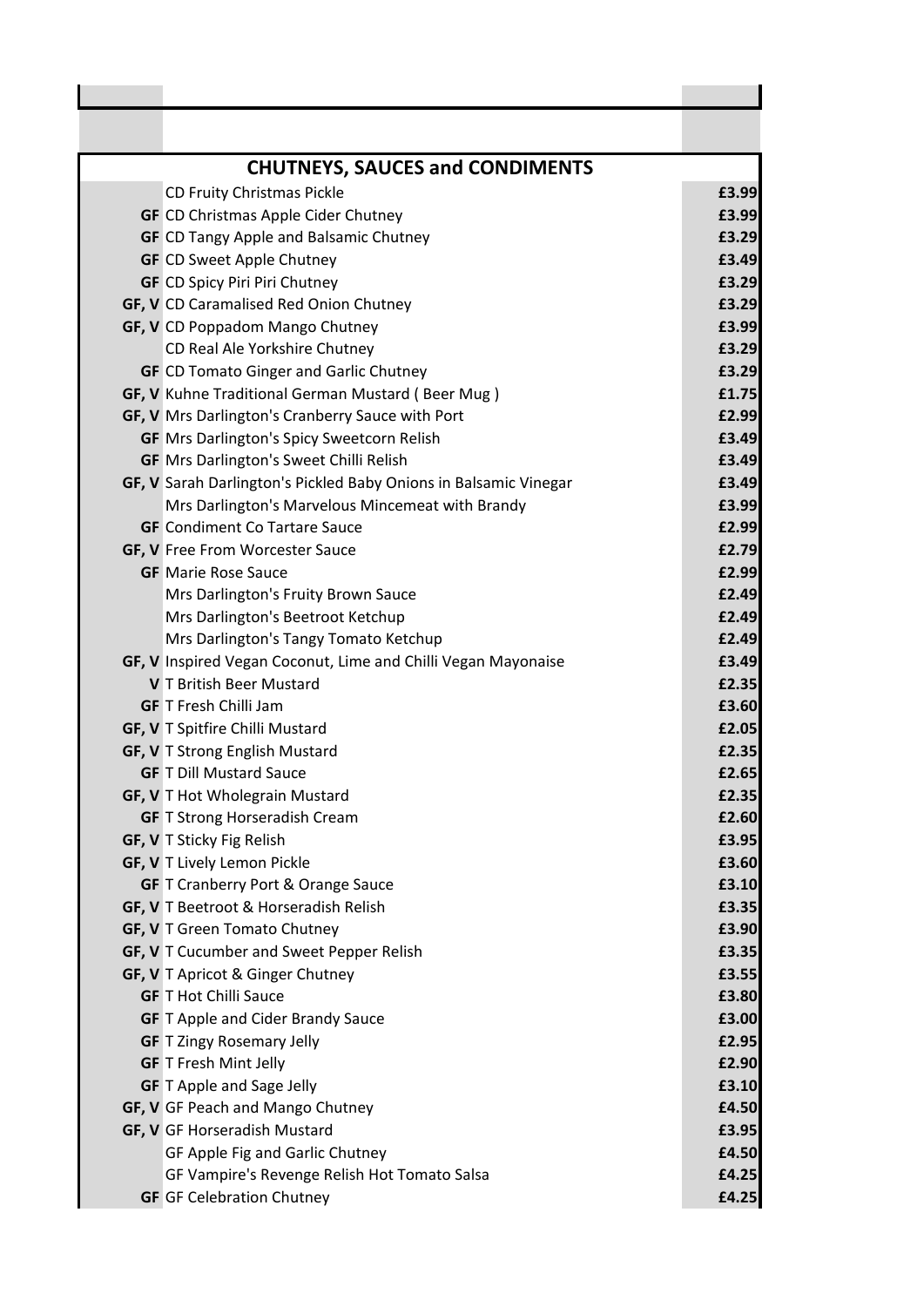| GF Garlic Mayo with Chilli                         | £3.99 |
|----------------------------------------------------|-------|
| <b>GF</b> GF Toasted Garlic Mayo                   | £3.99 |
| GF, V GF Vampire's Revenge Hot Plum Chutney        | £4.25 |
| GF, V GF A Wight Little Pickle                     | £4.25 |
| GF, V GF Pear and Date Chutney                     | £4.25 |
| GF, V GF Antipasti Olives Stuffed with Garlic      | £4.99 |
| GF, V GF Garlic Jam with Red Chilli                | £3.99 |
| <b>GF, V</b> GF Hot Garlic Pickle                  | £4.25 |
| GF, V GF Onion Marmalade with Garlic               | £4.25 |
| <b>GF</b> GF Coronation Sauce                      | £3.99 |
| <b>GF</b> CD Joe & Seph's Chocolate Caramel Spread | £4.99 |
| GF CD Joe & Seph's Chocolate Orange Caramel Spread | £4.99 |
| GF, V CD Red Pepper and Roast Garlic Salsa         | £2.99 |
| CD Mexican Chilli and Cheese Dip                   | £3.99 |
| CD Creamy Brie Garlic and Onion Dip                | £3.99 |

| <b>JAMS AND JELLIES</b> |                                                  |       |
|-------------------------|--------------------------------------------------|-------|
|                         | GF, V CD Traditional Fig and Ginger Jam          | £3.59 |
|                         | GF, V CD Sweet Gooseberry Wholefruit Jam         | £3.59 |
|                         | GF, V CD Stem Ginger Jam                         | £3.39 |
|                         | GF, V CD Rhubarb and Stem Ginger Jam             | £3.59 |
|                         | <b>GF</b> CD Juicy Blackcurrant Whole Fruit Jam  | £3.49 |
|                         | <b>GF</b> CD Original Strawberry Whole Fruit Jam | £3.49 |
|                         | <b>GF</b> CD Sparkling Raspberry Jam             | £3.99 |
|                         | <b>GF</b> T Zingy Rosemary Jelly                 | £2.95 |
|                         | <b>GF</b> T Fresh Mint Jelly                     | £2.90 |
|                         | <b>GF</b> T Apple and Sage Jelly                 | £3.10 |
|                         | <b>GF</b> T Fresh Chilli Jam                     | £3.60 |
|                         | GF, V GF Garlic Jam with Red Chilli              | £3.99 |
|                         | Mrs Darlington's Ginger Extra Jam                | £3.49 |
|                         | Mrs Darlington's Wild Blueberry Extra Jam        | £3.99 |
|                         | Mrs Darlington's Apricot Extra Jam               | £3.49 |
|                         | Mrs Darlington's Rhubarb and Ginger Extra Jam    | £3.49 |
|                         | Mrs Darlington's Pineapple Jam                   | £3.49 |
|                         |                                                  |       |

| <b>MARMALADES</b> |                                                         |       |
|-------------------|---------------------------------------------------------|-------|
|                   | <b>GF</b> CD Bucks Fizz Thin Cut Marmalade              | £3.99 |
|                   | <b>GF</b> CD Blood Orange Thin Cut Marmalade            | £3.39 |
|                   | <b>GF</b> CD Orange and Stem Ginger Thick Cut Marmalade | £3.39 |
|                   | GF, V CD Fresh Lime Thick Cut Marmalade                 | £3.39 |
|                   | <b>GF</b> CD Fresh Pink Grapefruit Thick Cut Marmalade  | £3.39 |
|                   | Mrs Darlington's Pink Grapefruit Marmalade              | £2.99 |
|                   | Mrs Darlington's Medium Cut Orange Marmalade            | £2.99 |
|                   | <b>GF, V</b> GF Onion Marmalade with Garlic             | £4.25 |
|                   | Mrs Darlington's Orange and Gin Marmalade               | £3.49 |
|                   |                                                         |       |
|                   |                                                         |       |

## **CURDS**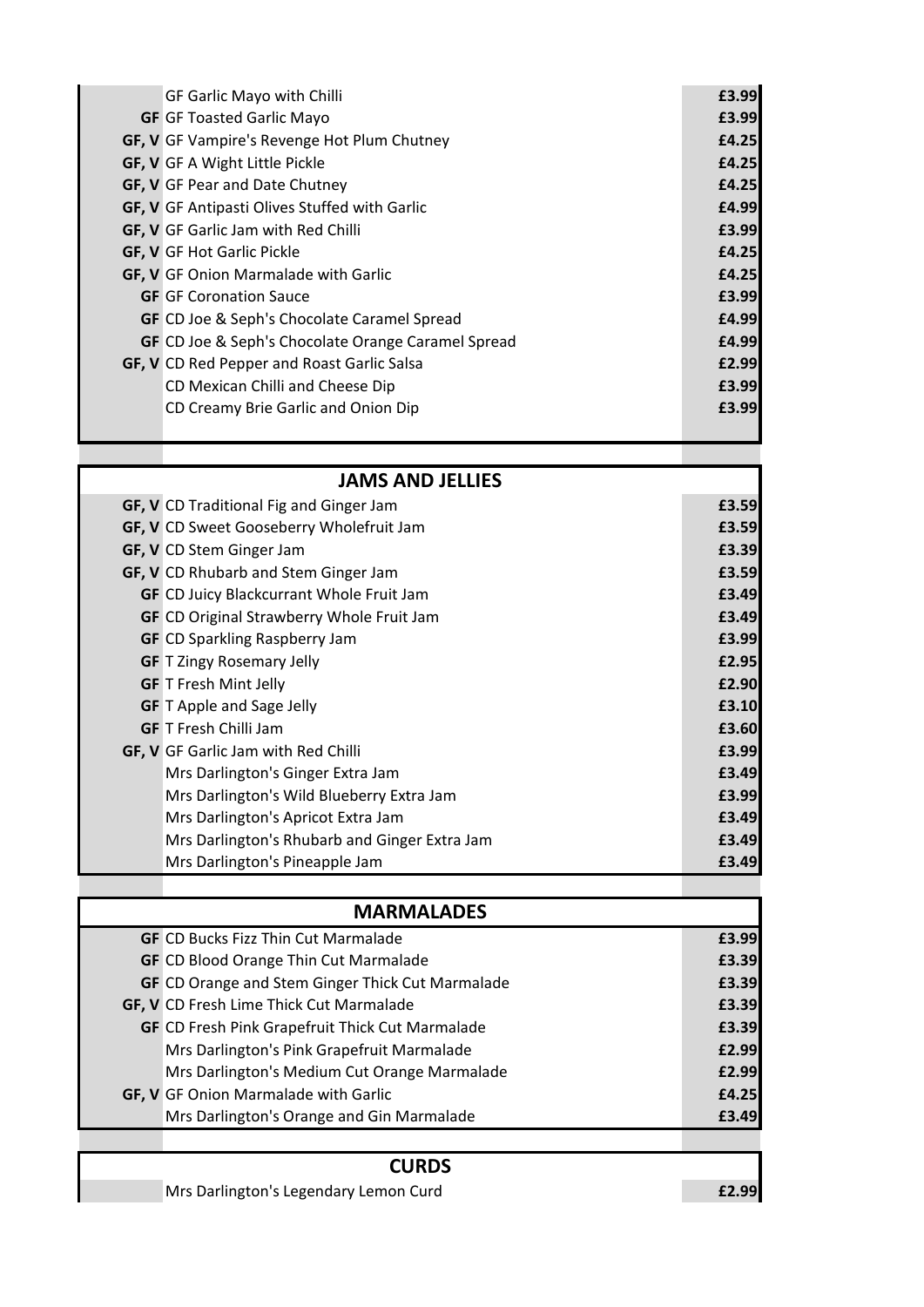| Mrs Darlington's Tipsy Lemon Curd with Gin                    | £3.49 |
|---------------------------------------------------------------|-------|
| Mrs Darlington's Cranberry and Orange Curd                    | £3.49 |
| <b>GF</b> CD Buck's Fizz Curd                                 | £3.99 |
| <b>GF</b> CD Pink Grapefruit Curd                             | £3.99 |
| <b>GF</b> CD Passionfruit and Mango                           | £3.99 |
| <b>GF</b> CD All Butter Lemon Curd                            | £3.99 |
| <b>GF</b> CD Tangy Orange Curd                                | £3.49 |
| <b>GF</b> CD Zesty Lime Curd                                  | £3.49 |
|                                                               |       |
| <b>FUDGES</b>                                                 |       |
| <b>GF</b> Mrs Tilly's Malt Whisky Scottish Fudge              | £2.99 |
| <b>GF</b> Mrs Tilly's Original Scottish Fudge                 | £2.99 |
| <b>GF</b> Mrs Tilly's Sea Salt Fudge                          | £2.99 |
| <b>GF</b> Mrs Tilly's Rum and Raisin Fudge                    | £2.99 |
| GF, V Mrs Tilly's Vegan Sea Salt Fudge                        | £3.49 |
| GF, V Mrs Tilly's Vegan Belgian Chocolate Fudge               | £3.49 |
| <b>GF</b> Buttermilk Mince Pie Fudge                          | £3.99 |
| <b>GF</b> Buttermilk Irish Cream Fudge                        | £3.99 |
| <b>GF</b> Copperpot Caramel and Sea Salt Fudge                | £2.75 |
| <b>GF</b> Copperpot Maple Syrup Fudge                         | £2.75 |
| <b>GF</b> Copperpot Limoncello Fudge                          | £2.75 |
| <b>GF</b> Copperpot All-Butter Fudge                          | £2.75 |
|                                                               |       |
| <b>MERINGUES</b>                                              |       |
| GF Flower and White Hazelnut Praline Chocolate Meringue Bites | £2.99 |
| GF Flower and White Salted Caramel Chocolate Meringue Bites   | £2.99 |
| CD Salted Caramel Meringue Kisses                             | £3.29 |
| CD Crunchy Hazelnut Meringue Kisses                           | £3.29 |
|                                                               |       |
| <b>CHOCOLATE and SWEET TREATS</b>                             |       |
| Tony's Milk Chocolate and Gingerbread Bar 180g                | £3.99 |
| Tony's Dark Mint Chocolate Candy Cane Bar 180g                | £3.99 |
| Tony's Milk Chocolate Caramel Sea Salt 180g                   | £3.99 |
| Tony's Milk Chocolate Honey Nougat Bar 180g                   | £3.99 |
| Tony's Milk Chocolate Bar 180g                                | £3.99 |
| Tony's White Chocolate Raspberry Popping Candy Bar 180g       | £3.50 |
| Tony's Milk Chocolate Creamy Hazelnut Crunch Bar 180g         | £3.99 |
| Tony's Milk Chocolate Caramel Biscuit Bar 180g                | £3.99 |
| Tony's Milk Chocolate Crispy Wafer Bar 180g                   | £3.99 |
| Tony's Milk Chocolate Hazelnut Bar 47g                        | £1.49 |
| Vergani Whisky Creams                                         | £2.99 |
| GF, V Whitakers Dark Chocolate Ginger Creams                  | £2.49 |
| GF, V Whitakers Dark Chocolate Coffee Creams                  | £2.49 |
| GF, V Whitakers Dark Chocolate Strawberry Creams              | £2.49 |
| GF, V Whitakers Dark Chocolate Peppermint Creams              | £2.49 |
| GF, V Whitakers Dark Chocolate Salted Caramel Creams          | £2.49 |
| GF, V Whitakers Dark Chocolate Rose Creams                    | £2.49 |
| Excelcium Chocolate Pralines 180g                             | £2.99 |
|                                                               |       |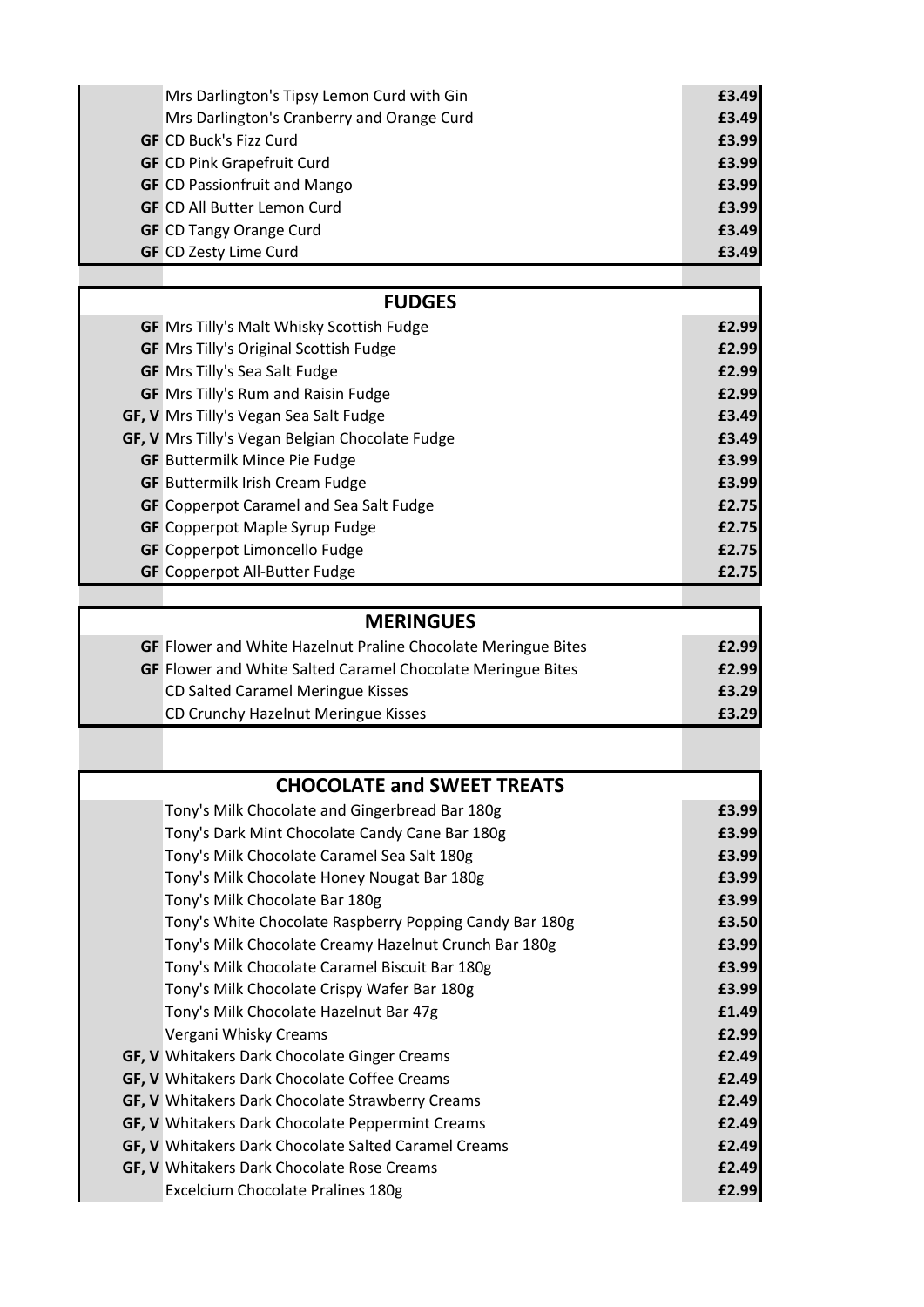| Cupido Belgian Milk Chocolate Truffles                        | £3.49        |
|---------------------------------------------------------------|--------------|
| Ritter Sport Caramalised Almonds Bar                          | £1.39        |
| Ritter Sport Coconut Macaroon Bar                             | £1.39        |
| <b>GF</b> Mrs Tilly's Chocolate Honeycomb                     | £2.99        |
| GF Mighty Fine Belgian Milk Chocolate Honeycomb Dips          | £3.25        |
| <b>GF</b> Mighty Fine Salted Caramel Honeycomb Dips           | £3.25        |
| <b>GF</b> Mighty Fine Milk Chocolate Honeycomb Buttons        | £3.49        |
| <b>GF</b> Mighty Fine Dark Chocolate Honeycomb Buttons        | £3.49        |
| Manner Neapolitan Wafer Biscuits                              | £0.99        |
| New Berry Fruit Jewels 280g Bag                               | £3.99        |
| New Berry Fruit Jewels 300g Box                               | £4.99        |
| <b>GF</b> Elizabeth Shaw Milk Chocolate Salted Caramel Crisps | £4.49        |
| <b>GF</b> Elizabeth Shaw Milk Chocolate Orange Crisps         | £4.49        |
| Sultan's Luxury Assorted Turkish Delight                      | £3.99        |
| GF Doti Cranberry, Fig and Hazelnut Gift Box                  | £4.99        |
| Famous Names Signature Chocolate Liquers Collection           | £6.99        |
| GoPlana Pralines with Hazelnut and Hazelnut Filling           | £3.99        |
| GoPlana Pralines with Chocolate Drops in Filling              | £3.99        |
| Elizabeth Shaw White Chocolate Salted Caramel Hearts          | £3.99        |
| SF, GF, DF Freeist Mini Marshmallows                          | £1.99        |
| DF, V, GF Buttermilk Vegan Mint Choccy Truffles               | £4.50        |
| DF, V, GF Buttermilk Vegan Chocolate Orange Truffles          | £4.50        |
| Romney's Kendal Mint Cake                                     | £1.50        |
| Cupido Cherises (Chocolate with liquer cherries)              | £3.99        |
| Albert Premiere Belgian Milk Chocolate Coins                  | £1.00        |
| Belfine Chocolate Santa and Mr Ginger Lollies                 | £1.75        |
|                                                               |              |
| <b>CAKES / TRAYBAKES / TIFFIN</b>                             |              |
| CD Festive Sparkle Fruit Cake                                 | £5.99        |
| Nevis Bakery Iced Christmas Cake                              | £5.99        |
| Nevis Bakery iced Fruit Cake Fingers                          | £2.99        |
| <b>POPCORN</b>                                                |              |
| <b>GE</b> Markie's of Scotland Toffee Coates Poncorn          | <b>£2 UU</b> |

| <b>GF</b> Mackie's of Scotland Toffee Coates Popcorn            | £2.00 |
|-----------------------------------------------------------------|-------|
| <b>GF PS Peanut Butter Shed</b>                                 | £3.49 |
| PS Cookies and Cream Shed                                       | £3.49 |
| <b>GF PS Rainbow Shed</b>                                       | £3.49 |
| <b>GF PS Salted Caramel Shed</b>                                | £3.49 |
| <b>GF</b> PS Xmas Pudding Shed                                  | £3.49 |
| <b>GF</b> PS Union Shack / Cherry Bakewell Shed                 | £3.49 |
| <b>GF</b> PS Pop 'N' Choc Shed                                  | £3.49 |
| <b>GF PS Pecan Pie Shed</b>                                     | £3.49 |
| <b>GF, V PS Butterscotch Shed</b>                               | £3.49 |
| <b>GF PS Blue Cheese Shed</b>                                   | £3.49 |
| PS Birthday / Vanilla Caramel Cake Shed                         | £3.49 |
| GF PS Berrylicious / Caramel, Dark Chocolate and Raspberry Shed | £3.49 |
|                                                                 |       |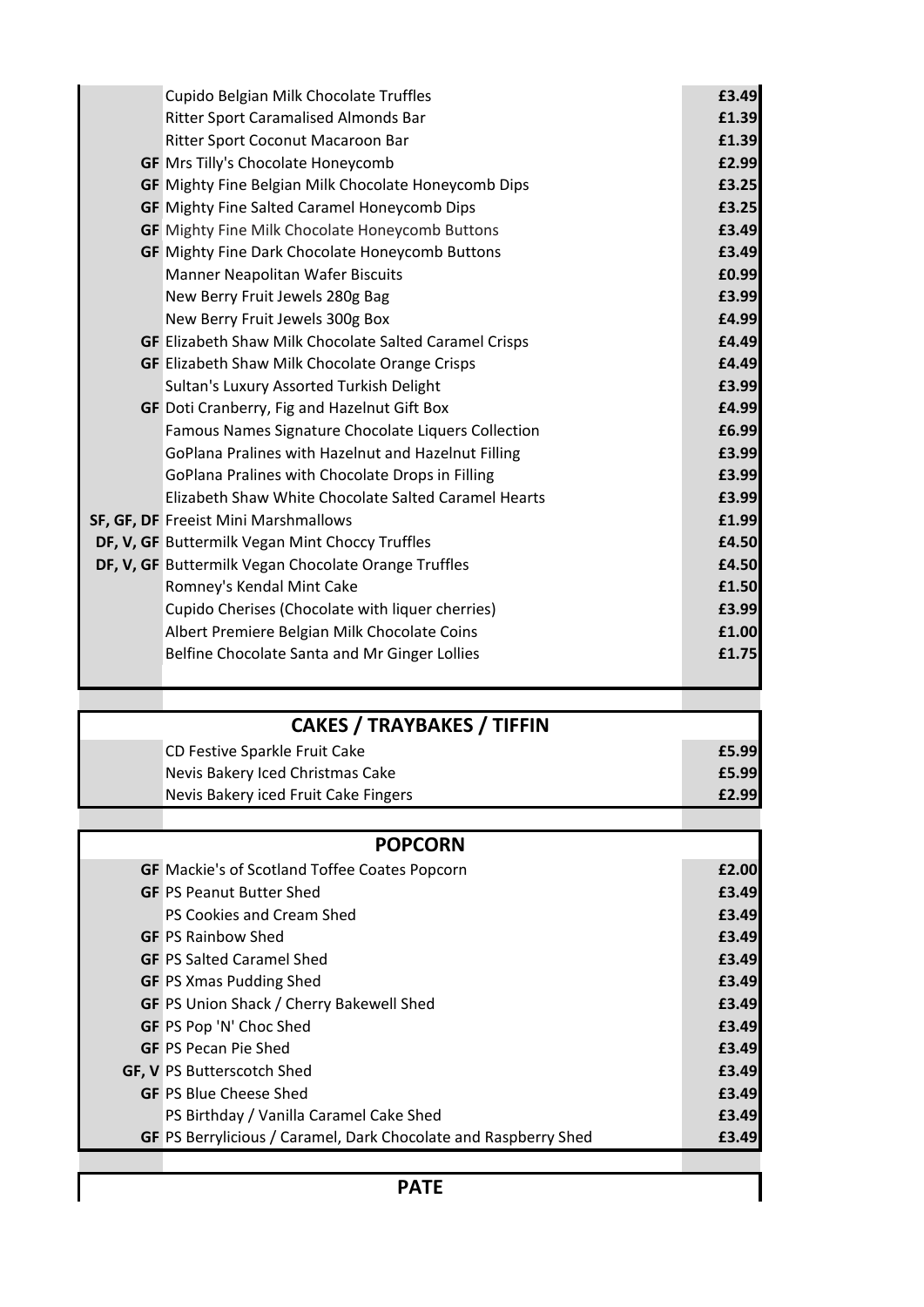| Jean Brunet Duck Pate with Mushrooms             | £3.49 |
|--------------------------------------------------|-------|
| <b>GF</b> CD Goat's Cheese Tomato and Basil Pate | £5.19 |
| CD Black Pudding and Beer Pate                   | £5.19 |
| <b>GF</b> CD Pheasant and Fine Champagne Pate    | £5.29 |
| <b>GF</b> CD Duck, Cranberry and Vodka Pate      | £5.29 |
| <b>GF</b> CD Venison and Cognac Pate             | £5.29 |
| CD Crab and Lemon Pate                           | £5.19 |
| <b>GF</b> CD Pork and Stilton Pate               | £4.99 |
| <b>GF</b> CD Chorizo Pork and Onion Pate         | £4.99 |
| CD Smoked Salmon and Dill Pate                   | £4.99 |

## **FRUIT JARS**

| V Opies Baby Pears with Luxardo Amaretto   | 7.99         |
|--------------------------------------------|--------------|
| V Opies Pineapple with Luxardo Spiced Rum  | 7.99         |
| V Opies Black Cherries with Luxardo Kirsch | 7.99         |
| V Opies Peaches with Courvoisier           | £7.99        |
| V Opies Apricots with The Famous Grouse    | <b>f7.99</b> |

| <b>NUTS</b> |                                                                       |       |
|-------------|-----------------------------------------------------------------------|-------|
|             | <b>GF</b> Cambrook Caramalised Mixed Nuts Jar 175g                    | £5.50 |
|             | <b>GF</b> Cambrook Baked Truffle Nuts Jar 175g                        | £6.50 |
|             | GF Cambrook Baked Cashews and Peanuts with Chilli and Lime Jar 170g   | £5.00 |
|             | Cambrook Cocktain Mix No 6 Pouch 140g                                 | £2.99 |
|             | GF Cambrook Baked Cashews and Peanuts with Chilli and Lime Pouch 140g | £2.99 |
|             | GF Cambrook Sweet Chilli Peanuts and Cashews Pouch 80g                | £2.00 |
|             | <b>GF</b> Cambrook Caramelised Sesame Peanuts Pouch 80g               | £2.00 |
|             | <b>GF</b> Cambrook Cinnamon and Cloves Mixed Nuts Pouch 80g           | £2.50 |
|             | <b>GF</b> Cambrook Hickory Smoked Almonds Pouch 80g                   | £2.25 |
|             | GF Cambrook Hickory Smoked Almonds and Cashews Pouch 80g              | £2.50 |
|             | V Hawkhead Whisky Smoked Firecracker Cashews 65g                      | £2.99 |
|             | GF, V Mr. Filberts Marakesh Spicy Peanuts Pouch 100g                  | £1.99 |
|             |                                                                       |       |

| <b>GIFT SETS / READY MADE HAMPERS</b> |                                                                        |        |
|---------------------------------------|------------------------------------------------------------------------|--------|
|                                       | GF CD Great Taste Award Winning Delights (2x Chutney, 1x Jam, 1x Marm) | £9.99  |
|                                       | CD Perfect Pate Delights (2x Pate, 2x Chutney)                         | £9.99  |
|                                       | GF CD Tempting Teatime Delights (2x Jam, 1x Marm, 1x Curd)             | £9.99  |
|                                       | <b>GF</b> Tracklements Mini Jar Gift Set                               | £6.99  |
|                                       | <b>GF</b> CD For a Delicious Christmas (Marm, Jam, Chutney)            | £10.99 |
|                                       | <b>GF</b> CD Sensational Hot Sauces (5x Hot Sauces)                    | £12.99 |
|                                       | CD World Flavour Sauces (5x Sauces)                                    | £14.99 |
|                                       | GF, V CD Flamin' Hot Sauces (3x Sauces)                                | £9.99  |
|                                       | <b>GF</b> CD For A Cracking Cheeseboard (3x Chutney)                   | £10.99 |
|                                       | CD Spanish Flavour Adventure (Chutney, Seasoning, Sauce)               | £7.50  |
|                                       | CD Mexican Taco Flavour Adventure (Salsa, Seasoning, Sauce)            | £7.50  |
|                                       | CD Indian Spicy Flavour Adventure (Chutney, Mix, Sauce)                | £7.50  |
|                                       | CD Stateside Smoky Flavour Adventure (Relish, Mix, Sauce)              | £7.50  |
|                                       | CD Cracking Christmas Classics (Marm, Chutney, Jam, Sauce, Biscuits)   | £16.99 |
|                                       | CD Cheeseboard Classics (3x Chutneys, Pickle, Oat Cakes)               | £16.99 |
|                                       | CD Fabulous Fruity Classics (Curd, Marm, 2x Jam, Chocolate Biscuits)   | £16.99 |